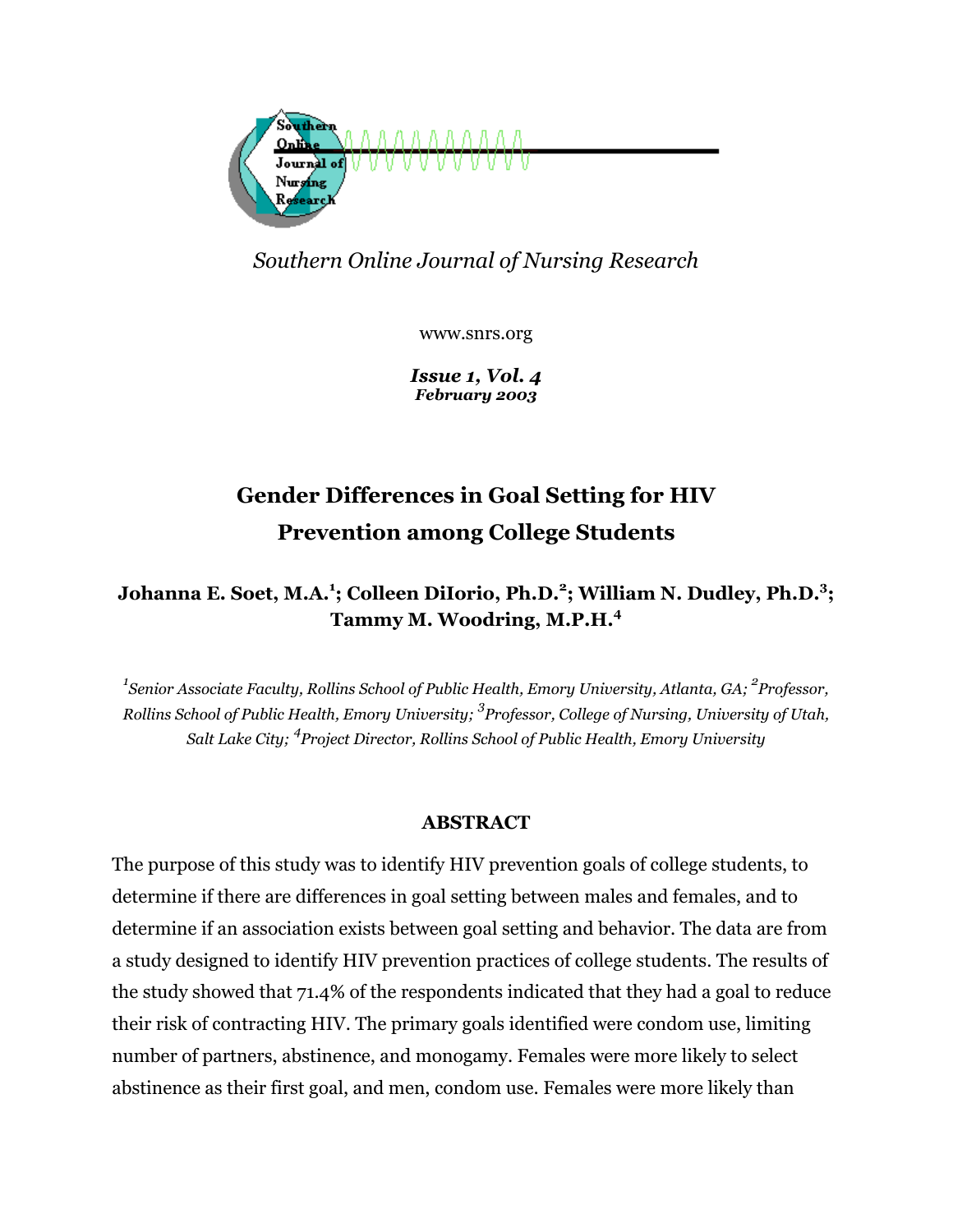males to write high specificity and definitely effective goals. Significant associations were also found between HIV prevention goals and sexual behaviors. When males and females stated abstinence as their goal, there was a significant association with reports of never having sex. This association was significant for both sexually experienced males and females when the goal of abstinence was compared with the occasions of sex in the last three months. For males, having a condom use goal was significantly associated with consistent condom use. However, no significant association was found between females' condom use goals and reported consistency of condom use.

## *Key words: HIV/AIDS, college students, goal-setting, sexual behavior*

## **Introduction**

Estimates based on the age distribution of AIDS cases suggest that about half of new HIV infections are among people under the age of 25, **<sup>1</sup>** and the majority of these infections are acquired through sexual behaviors.**<sup>2</sup>** These statistics hold particular relevance for undergraduate college students most of whom are under 25 years of age and many of whom practice sexual behaviors that place them at risk for contracting HIV. In order to avoid HIV infection, college students, like others, must adopt behaviors to protect themselves. To date, the study of prevention behaviors among college students has focused on

identifying antecedents to risk reduction behaviors including knowledge, attitudes toward condom use, and confidence in using a condom and discussing condom use with a sexual partner.**3-5** This research has yielded important results that have been incorporated into risk reduction education programs. A much less studied area, but one that is important to self-regulatory behavior, is that of goal setting.

According to Bandura, a personal goal is something a person wants to accomplish.**6** He notes that goals are important in the self-regulation of behavior because they help focus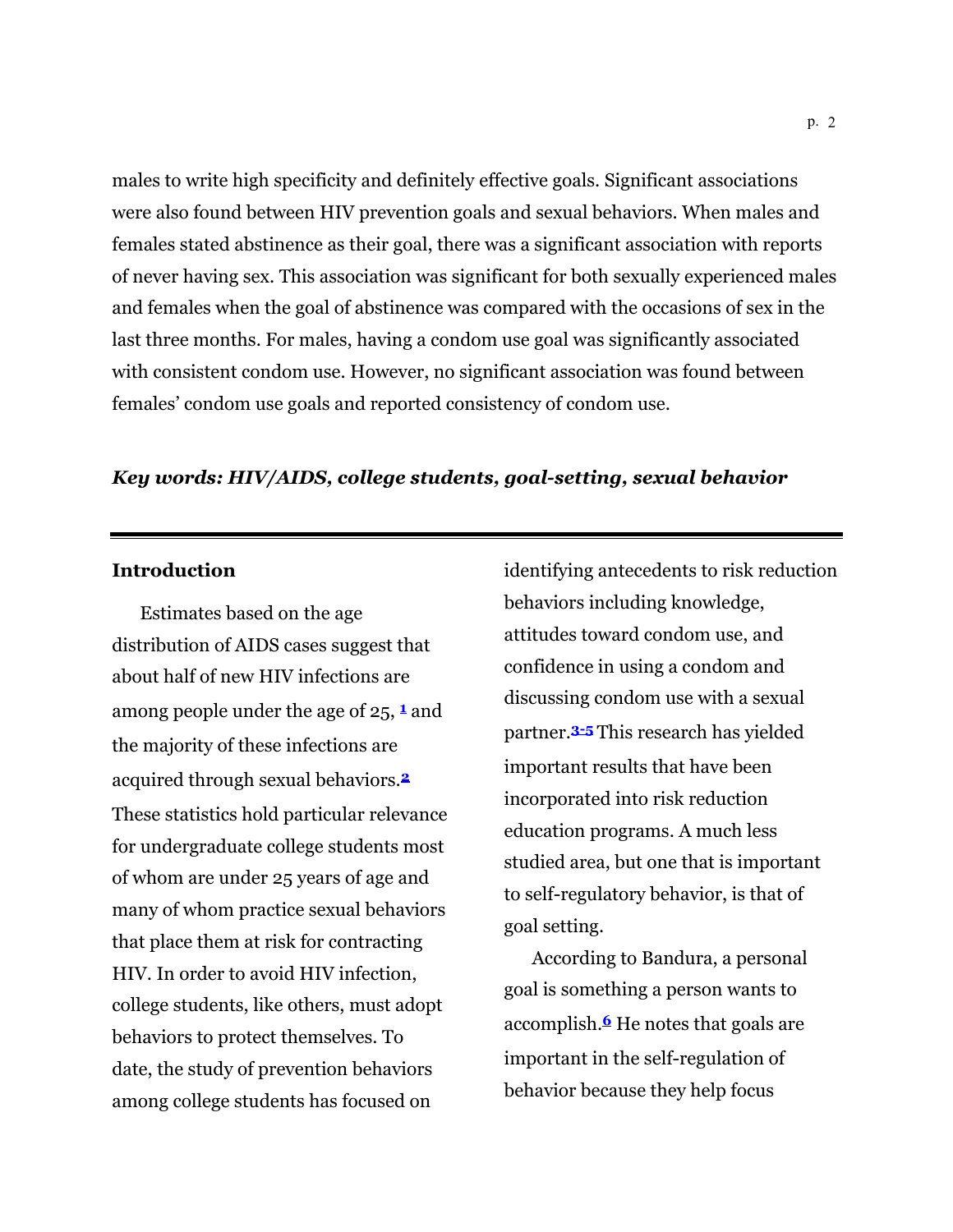attention on the desired behavior, increase efforts toward the attainment of the desired behavior, and enhance persistence in the face of difficulties. Moreover, goal statements work to create internal standards against which current behavior can be compared. When behavior deviates from these predetermined standards, internal incentives can be created to modify behavior to meet desired performance goals.

The nature of goals and the association between goal setting and task performance has been examined in a number of studies.**7-11** Investigators have found that goal statements can vary in their level of specificity, the level of difficulty, and the proximity to desired outcomes.**6** Overall people who set goals for the purpose of meeting some performance standard are more likely to be successful than those who do not set goals, but have the same desired outcome.**6** Moreover, successful outcomes are more likely for people who set more specific or challenging goals.**<sup>10</sup>** Although research addressing health related goals is minimal, investigators

have shown the success of goal setting within the health domains of weight training,**8** smoking cessation,**7** and endurance performance.**9** For example, Boyce and Wayda**<sup>8</sup>** found among female university students engaged in a weight training experiment, the performance of those who had set their own goals (self-set goals) or who were assigned goals was significantly better than that of women in the control group who had no goals.

Although there is little empirical data supporting the relationship between goal setting and HIV risk reduction behaviors, interventionists often incorporate goal setting into prevention education.**12,13** For example, a successful cognitive-behavioral risk-reduction intervention among adult men and women included goal setting as a technique to enhance perceived selfefficacy.**13** However, in this study, the role of goal setting in changing behavior was not disentangled from that of the other mediators of change including self-efficacy and outcome expectancies. Because research in health behavior suggests that setting goals acts as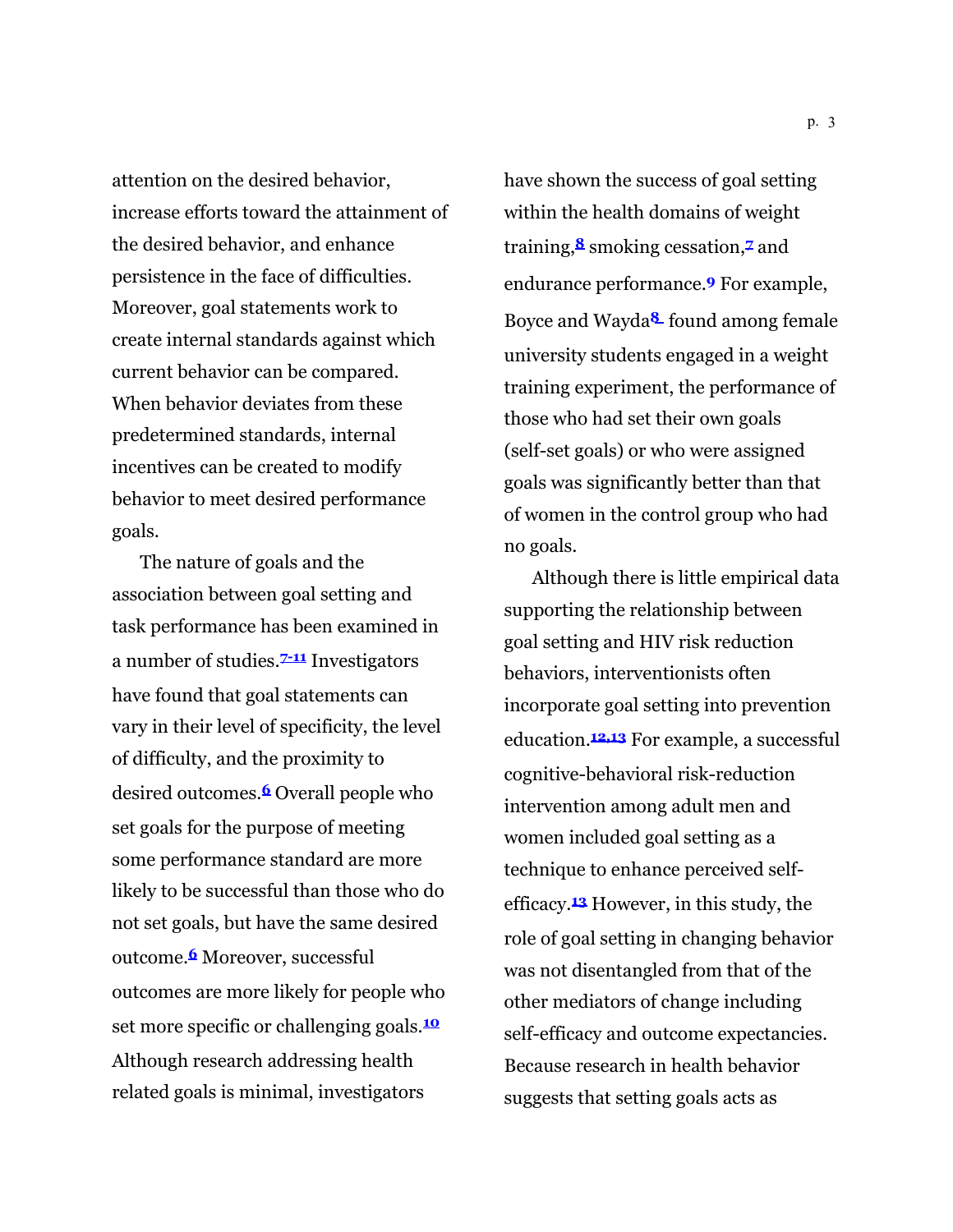motivation for behavioral change **7-9** and goal setting is already included in many HIV prevention programs, **12,13** the study of self-set goals and their relationship to the adoption of risk reduction behaviors is timely. To expand the understanding of risk reduction goals, the first aim of this paper was to determine the types of HIV prevention goals set by college students. Because men and women report differences in the adoption of HIV prevention behaviors, the second aim was to determine if gender differences exist in HIV prevention goals, and the third aim was to explore the association between goal setting and behavior.

### **Methods**

## *Procedures*

Data for this study were collected as part of a larger study on HIV riskreduction practices of college students. Participants were selected from students attending six colleges and universities, both public and private, in a large southeastern metropolitan area. Once approval had been obtained from the institutional review board at each

school, a request for a random sample of students currently enrolled in a degreeseeking program and under age 25 was made to each registrar. The address lists were checked for completeness; those students without a complete address were deleted from the sample. Survey packets that included the study questionnaire, a cover letter containing the elements of informed consent, a selfaddressed, stamped envelope, and a five-dollar bill as an incentive to complete the survey were sent to students. Students were asked to complete the questionnaire and return it. Survey packets were sent by first class mail; a reminder postcard was sent one week after the first mailing, and a second survey packet was sent to the non-responders three weeks after the first mailing. Of 5,893 survey packets mailed, 2,468 were returned representing a 42.9% response rate.

## *Sample*

The sample was limited to respondents who were unmarried, between 18 and 25 years of age who had written at least one HIV prevention goal  $(N = 1,525)$ . The average age of the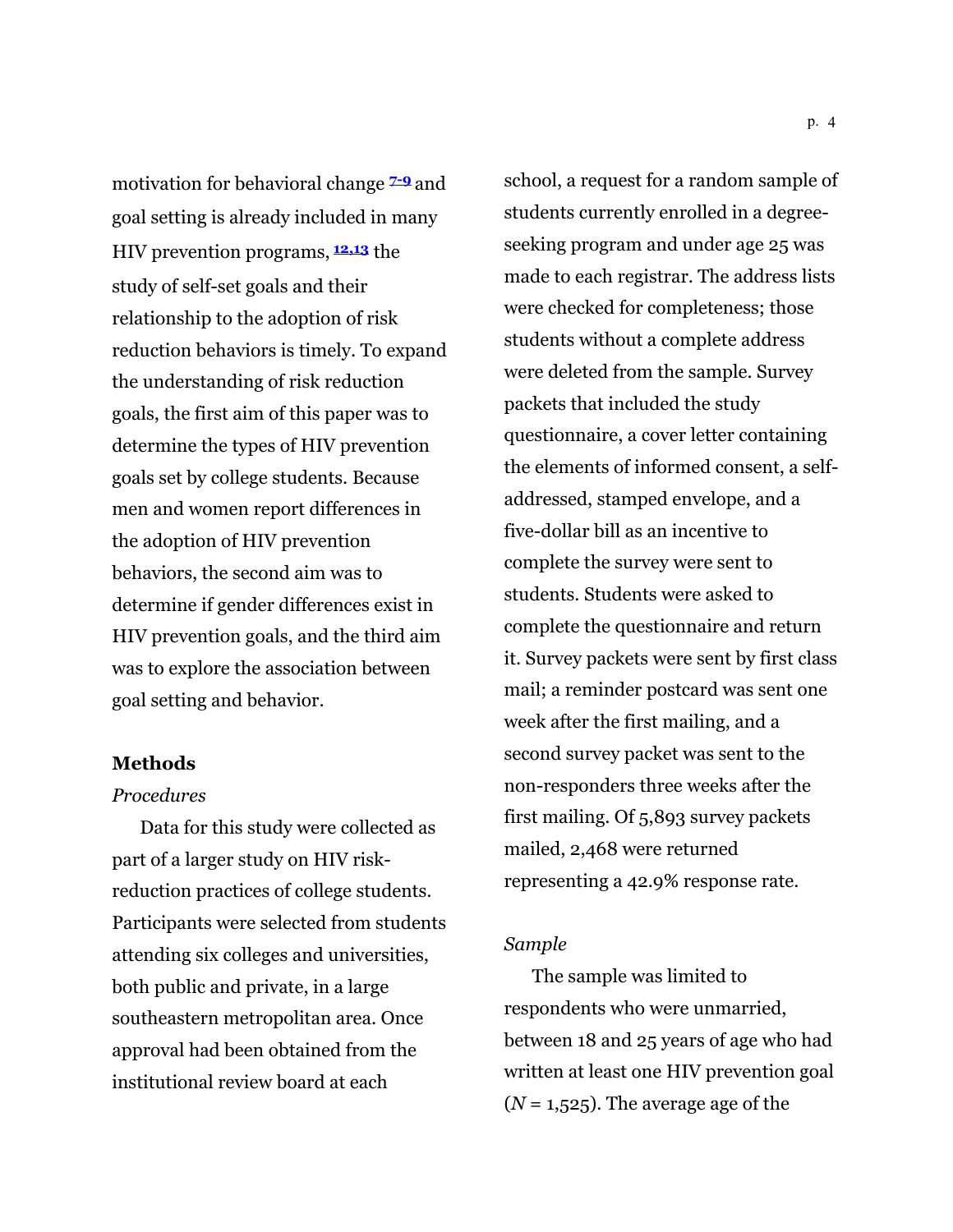sample was 20.2 years (*SD* = 1.73). Fiftyfour percent of the total sample was female, 31.7% was white, 58.8% African American, 4.9% Asian, 3.6% Hispanic, and 1% Native American or other. Twenty-nine percent of the participants were freshman, 22.2% sophomores, 24% juniors, and 24.6% seniors. Ninety-six percent of the sample identified themselves as heterosexual, 1.8% identified as bisexual, and 1.3% as homosexual, with .5% not responding. Eighty-six percent of the males and 87% of the females were sexually active. Sexually active was defined as ever having had vaginal, oral or anal sex. For the males in the sample, 18.2% reported no occasions of vaginal, oral or anal sex in the past 3 months; 16.2% of the females reported the same.

### *Measures*

To measure HIV prevention goals, participants indicated whether they had personal goals by responding to the question, "Do you have any personal goals at this time about reducing your risk of being infected with HIV? By personal goals, we mean have you made up your mind to *make* some change, or

to *maintain* some change that you have previously made in your sexual relationships, your use of drugs, or any other aspect of your life that might place you at risk for HIV?" They were then asked, "If yes, what is your personal goal or goals (i.e., what have you made up your mind to do)? Please *be as specific as possible*. List each goal separately if you have more than one goal." Participants were not asked to rank their goals in order of importance.

Each goal was evaluated and coded on four dimensions—content, specificity, effectiveness, and control. These four dimensions were agreed upon and a goal coding manual was developed to guide the coding of goals. Goal content refers to the subject matter of the goal. Based on goal statements, 14 content categories were identified. The categories were the following:

- 1) condom use
- 2) protection/safer sex
- 3) discussion/communication
- 4) education
- 5) limit number of partners
- 6) monogamy
- 7) marriage
- 8) abstinence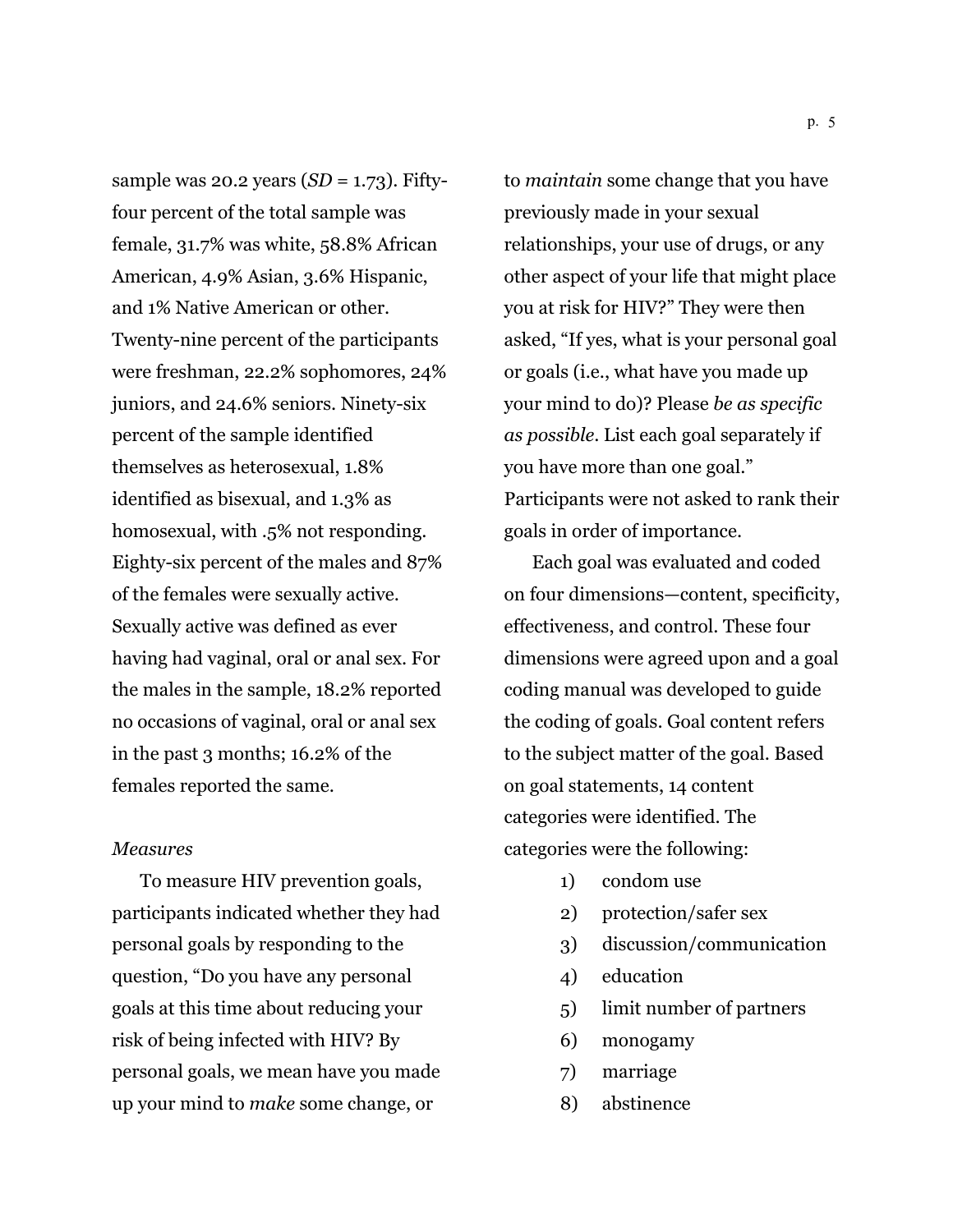- 9) no drugs/alcohol
- 10) no IV drugs
- 11) no anal sex
- 12) testing
- 13) avoiding "tempting" situations and being prepared
- 14) other

If a goal did not fit into any of the first 13 categories, it was coded as "other." Specificity refers to the extent to which specific actions and/or timeframes are included in the goal statement. The specificity dimension was rated as one of three categories: high (e.g., always use a condom), medium (e.g., use condoms), or low (e.g., use condoms more). Effectiveness refers to the probable efficacy of the goal. The effectiveness dimension was rated as one of four possible categories: definitely effective (e.g., use a condom each and every time), possibly effective (e.g., use condoms), indirectly effective (e.g., getting tested for HIV), and ineffective (e.g., use the pill).

Control refers to the locus of control for the successful completion of the goal. The control dimension was divided into three categories: self-control (e.g., abstinence), mutual control (e.g.,

condom use), or other control behavior (e.g., have my partner tested). Before coding the entire data set, raters were trained on using the coding manual. The percent agreement between the trainer and the raters was assessed for each dimension and was required to be .90 or above before coding began.

Sexual activity status was determined by asking 3 questions: "How old were you when you first *willingly* had vaginal intercourse/oral (oralgenital contact) intercourse/anal intercourse?" For each question the respondent could provide an age or check "never had." For this study, a dichotomous measure was used where 0 represented those who had never engaged in any sexual activity including vaginal, oral or anal sex, and 1 represented those who had engaged in at least 1 of the 3 behaviors.

Sexual activity in the past three months was assessed by asking, " With how many different partners have you had sexual intercourse in the past 3 months?" For this analysis, the results were dichotomized into those who had no partners in the past three months and those who had one or more.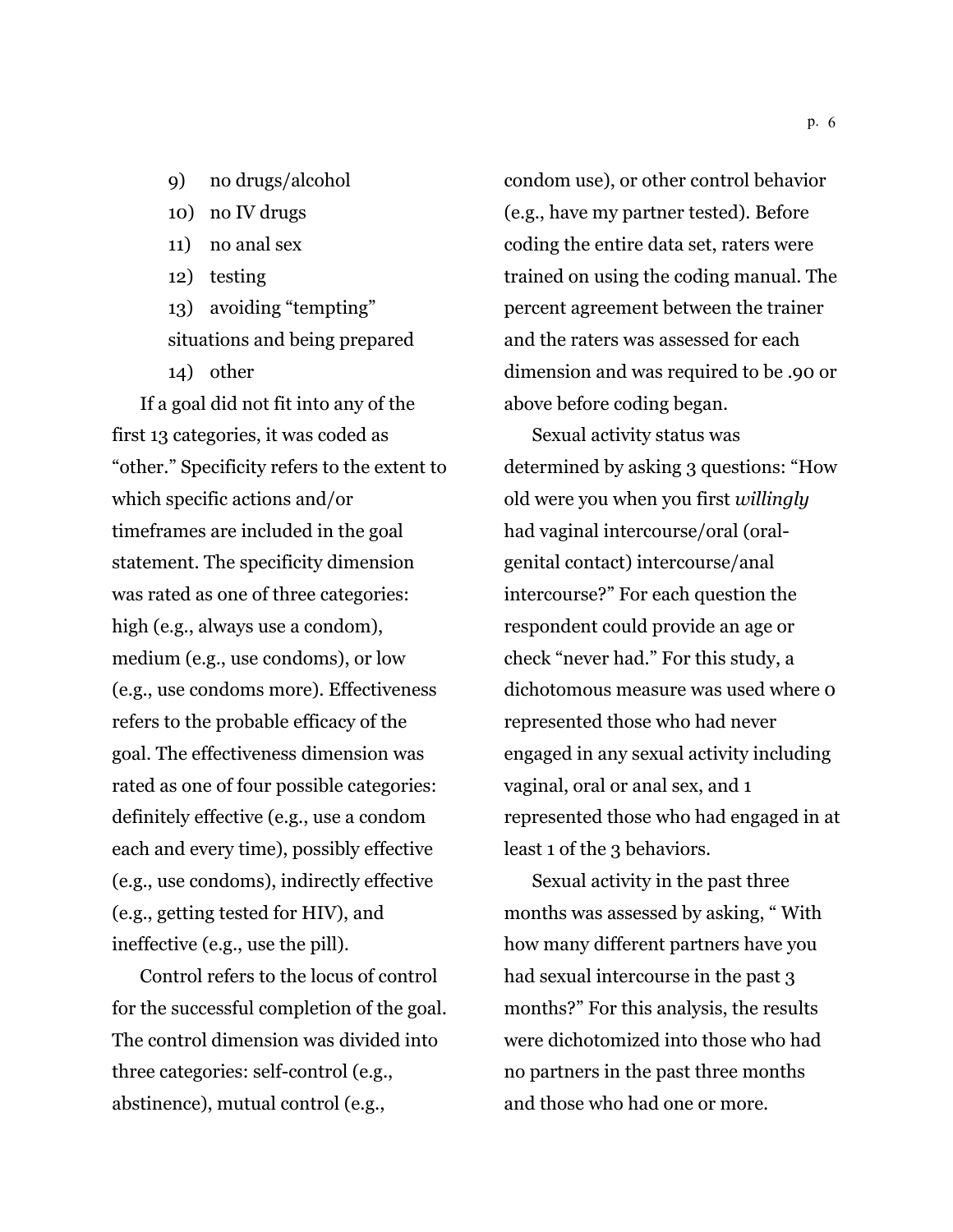Condom use was measured using responses to the item, "How often do you use a condom?" The item was rated on a 5-point scale ranging from never to every time. For this analysis, this measure was dichotomized into consistent condom users (every time or almost every time) and inconsistent users (sometimes to never).

## **Results**

Data were analyzed using SPSS 9.0. Descriptive statistics were used to identify the types of HIV prevention goals for males and females, and chi square analyses were used to assess differences in the dimensions of goal statements for males and females and to examine the association between goal setting and behavior. The large sample size  $(n = 1, 525)$  provides considerable statistical power to detect small differences as statistically significant. To aid in the interpretation of the chi square statistics, we have included Cohen's (1988) measure of effect size, *w*, which in all tables reported here is equal to *N*  $x^2$  (also equal to phi and Cramer's V in the tables). We have only included *w*

for chi squared values associated with *p* < .001. Cohen14 has proposed small, moderate, and large effect size of  $w = .1$ , .3, and .5 respectively.

For the analyses, only the first goal written by each respondent was evaluated because by using only the first goal all participants who had goals were included. The top four responses written for the HIV prevention goals were: 23% condom use, 22% limiting number of partners, 19% abstinence, and 17% monogamy. Forty percent of participants identified a high specificity goal, 35% a medium specificity goal, and 25% a low specificity HIV prevention goal. Forty-five percent of all participants identified a possibly effective HIV prevention goal, 33% a definitely effective HIV prevention goal, 22% an indirectly effective HIV prevention goal, and less than one percent an ineffective HIV prevention goal. Fifty-seven percent of participants identified a self-control goal, 42% a mutual control goal, and less than one percent another control goal.

With respect to the types of goals males and females wrote, a significant association was found between gender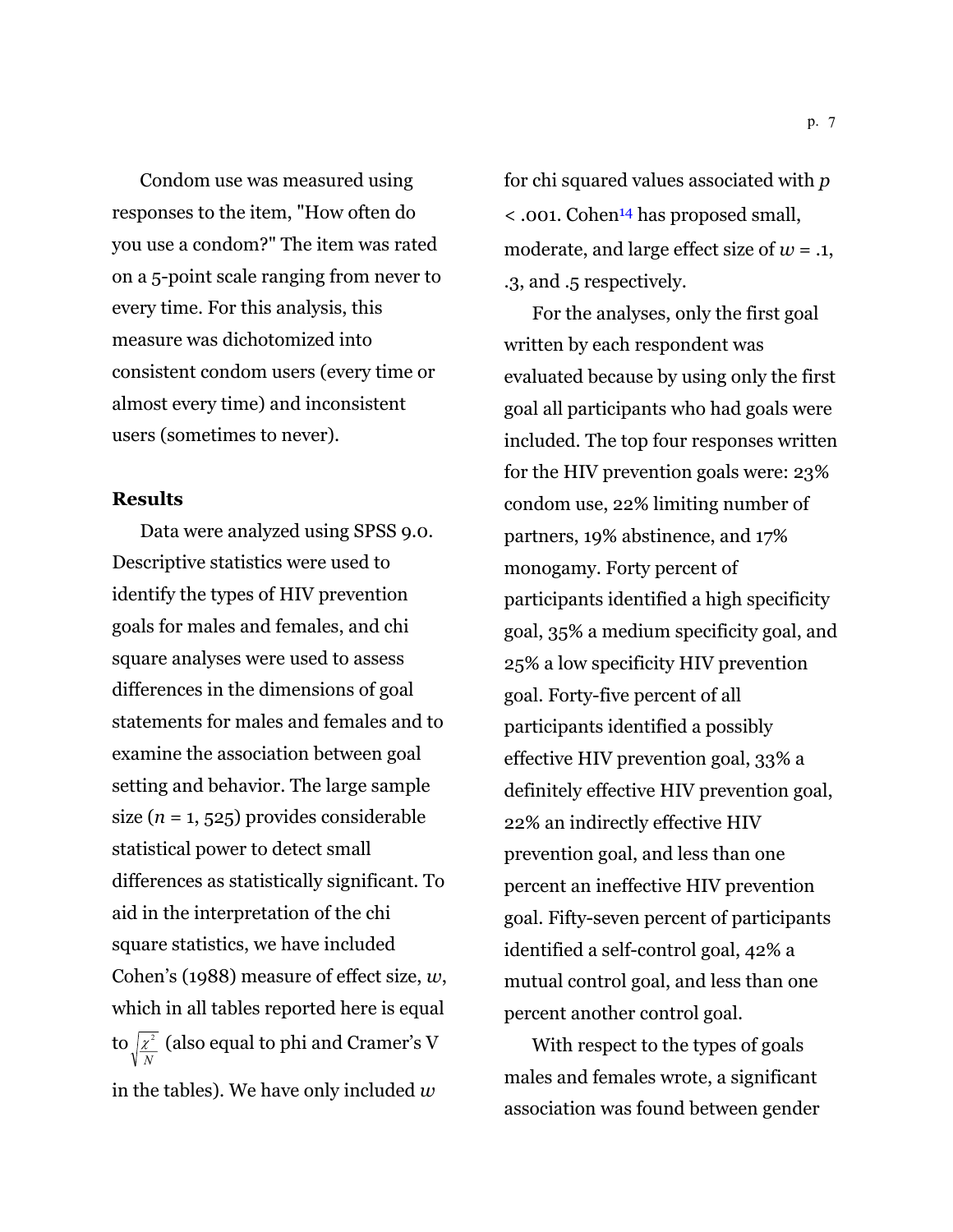and the content dimension of participants' HIV prevention goals  $(\chi^2)$  $(13, 1,525) = 34.63, p < .001$  (Table 1). Males were significantly more likely to state a condom use goal  $(\chi^2 (1, 1, 525))$  =

4.27, *p* < .05) and a no IV drug use goal  $(\chi^2 (1, 1, 525) = 5.62, p < .01)$ . Females were more likely to state an abstinence goal  $(\chi^2 (1, 1, 525) = 8.67, p < .01)$ .

#### **Males** Females Total Individual *n* = 699 *n* = 826 *n* = 1,525  $D$ imension % *n* % n % *n*  $\chi^2$ Condom Use<sup>\*</sup> 24.9 174 20.5 169 22.5 343 4.27 Limit # of **Partners** 23.7 166 21.3 176 22.4 342 1.30 Monogamy 16.3 114 17.7 146 17.0 260 .50 Abstinence<sup>®</sup> 15.7 110 21.7 179 19.0 289 8.68 Protection 4.9 34 5.0 41 4.9 75 .01 No Drugs/Alcohol 2.7 19 1.8 15 2.2 34 1.41 Testing 2.0 14 2.9 24 2.5 38 1.27 Marriage 1.6 11 2.9 24 2.3 35 3.00 Discussion 1.6 11 2.1 17 1.8 28 .49 Avoiding **Situation** .7 5 1.3 11 1.0 16 1.39 No IV Drugs 1.0 7 .1 1 .5 8 5.62 No Anal Sex 0 0 .2 2 .1 2 1.70 Education .7 5 .8 7 .8 12 .08

### **Table 1. Content dimension of HIV prevention goals by gender**

Overall  $\chi^2$  = 34.63, p = .00097,  $w$  = .15; Significant gender differences  $p < .05$ 

With regard to the other three dimensions (specificity, effectiveness, control), a significant association was found between gender and the specificity dimension of participants' HIV prevention goals  $(\chi^2(2, 1, 525))$  =

19.04, *p* < .0001). Females were significantly more likely than males to write a goal that was coded as high specificity, and males were significantly more likely than females to write a goal that was coded as low specificity. A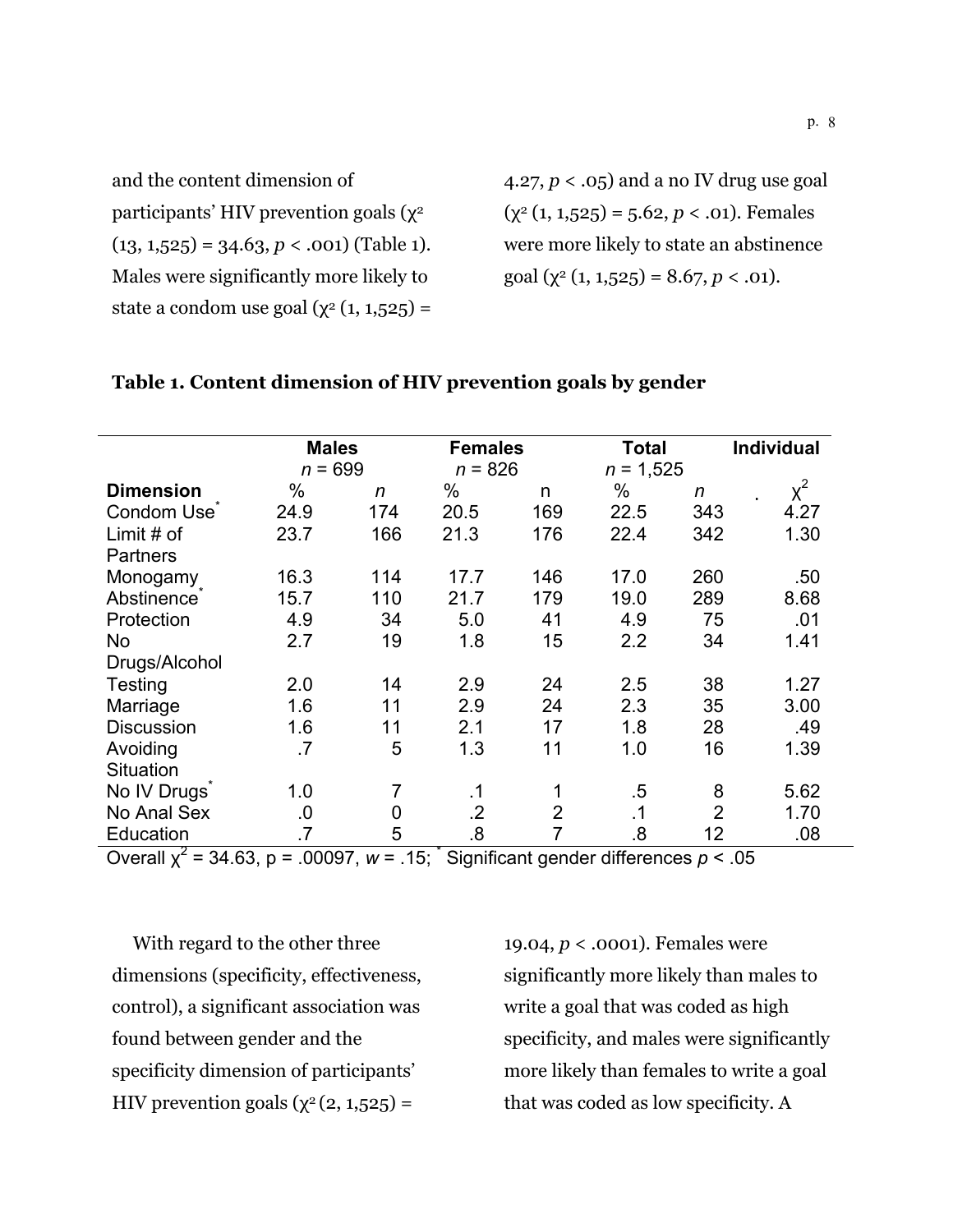| significant difference was also found           | were found to be more likely to write a |
|-------------------------------------------------|-----------------------------------------|
| between males and females in the                | definitely effective goal (Table 2). No |
| effectiveness dimension for the goals           | significant gender differences were     |
| $(\chi^2(3, 1,525) = 9.25, p < .026)$ . Females | found for the control dimension.        |

|                                 | <b>Males</b> |     |      | <b>Females</b> |      | <b>Total</b> |
|---------------------------------|--------------|-----|------|----------------|------|--------------|
| Specificity Level*              | $\%$         | n   | %    | n              | %    | n            |
| Low                             | 28.9         | 202 | 22.2 | 183            | 25.2 | 385          |
| Medium                          | 37.3         | 261 | 33.5 | 277            | 35.3 | 538          |
| High                            | 33.8         | 236 | 44.3 | 366            | 39.5 | 602          |
| <b>Effectiveness</b><br>Level** |              |     |      |                |      |              |
| Not effective                   | .4           | 3   | .5   | 4              | .5   | 7            |
| Indirectly effective            | 21.7         | 152 | 22.6 | 187            | 22.2 | 339          |
| Possibly effective              | 48.8         | 341 | 41.5 | 343            | 44.9 | 684          |
| Definitely effective            | 29.0         | 203 | 35.4 | 292            | 32.5 | 495          |

**Table 2 . Specificity and effectiveness dimension of HIV prevention goals by gender** 

 $x^2$  = 19.04, *p* = .00007, *w* = .11;  $x^2$  = 9.25, *p* = .026.

In the last stage of analysis, the association between the participants' goals and their self-reported behavior was explored. The association between abstinence and condom use goals and self-reported measures of sexual activity and condom use were assessed. In the overall sample, those who defined abstinence as their goal were

significantly more likely to never have engaged in sexual intercourse (vaginal, oral or anal) ( $\chi^2$  (1, 1,525) = 290.79, *p* < .001) (Table 3). Additionally, those who were sexually experienced and who defined abstinence as their goal were more likely to have not engaged in sex in the past 3 months  $(y^{2}(1, 1, 328)) =$ 80.581, *p* <.001). Participants who had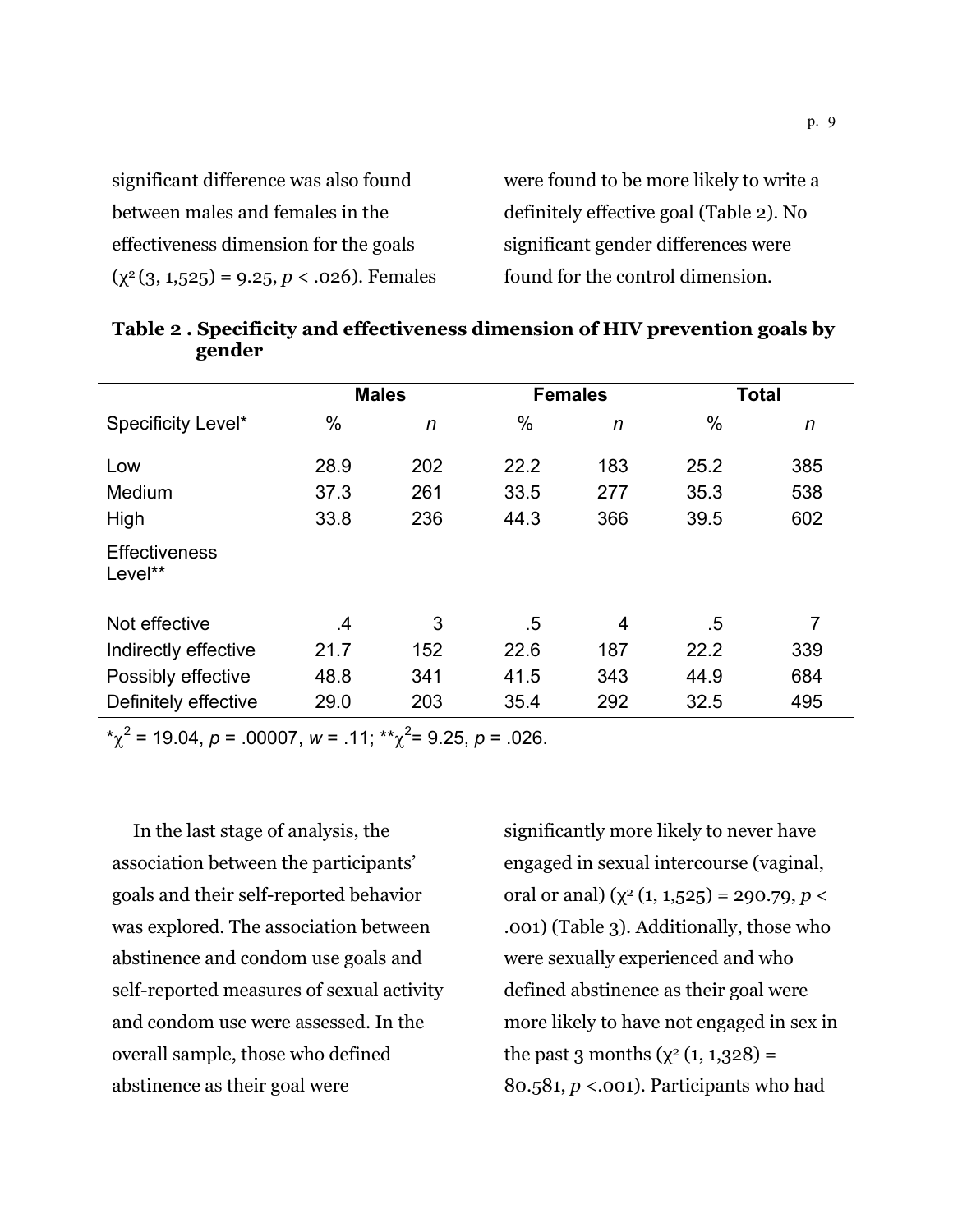$$
(\chi^2 (1, 1, 266) = 6.32, p < 0.05).
$$

likely to report consistent condom use

|                                                         | Abstinence goal |            |           |           |                      |
|---------------------------------------------------------|-----------------|------------|-----------|-----------|----------------------|
|                                                         |                 | <b>Yes</b> |           | <b>No</b> | $\chi^2$             |
| Ever engaged in sexual                                  |                 |            |           |           |                      |
| activity**                                              | $\%$            | n          | %         | n         |                      |
| Yes                                                     | 54.4            | 163        | 94.0      | 1162      |                      |
| <b>No</b>                                               | 43.6            | 126        | 6.0       | 74        | 290.792 <sup>a</sup> |
| Sexual activity in last 3<br>months                     |                 |            |           |           |                      |
| Yes                                                     | 54.3            | 89         | 84.0      | 978       |                      |
| <b>No</b>                                               | 45.7            | 75         | 16.0      | 186       | 80.581 <sup>b</sup>  |
|                                                         | Condom use goal |            |           |           |                      |
|                                                         | <b>Yes</b>      |            | <b>No</b> |           | $\chi^2$             |
| Condom use                                              | $\%$            | n          | %         | n         |                      |
| Consistent                                              | 71.8            | 227        | 64.1      | 609       |                      |
| Inconsistent                                            | 28.2            | 89         | 35.9      | 341       | 6.138                |
| * $p < .05$ ; ** $p < .001$ ; $a_W = .44$ ; $b_W = .25$ |                 |            |           |           |                      |

## **Table 3. Association between HIV prevention goals and behavior**

To examine gender differences in the association between goals and behavior, separate chi square statistics were run for males and females. When males ( $\chi^2$ (1, 699) = 133.01, *p* <.001) and females (χ2 (1, 862) = 162.277, *p* <.001) stated abstinence as their goal, there was a significant association with reports of never having sex (Table 4). In addition, the association was significant for both

sexually experienced males ( $\chi^2$  (1, 605) = 32.55,  $p < .001$ ) and females ( $\chi^2$  (1, 723) = 50.85, *p* <.001) when the goal of abstinence is compared with the occasions of sex in the last three months (no sex v. had sex). For males, having a condom use goal was significantly associated with consistent condom use  $(\chi^2 (1, 582) = 8.43, p < .01)$ . However, no significant association was found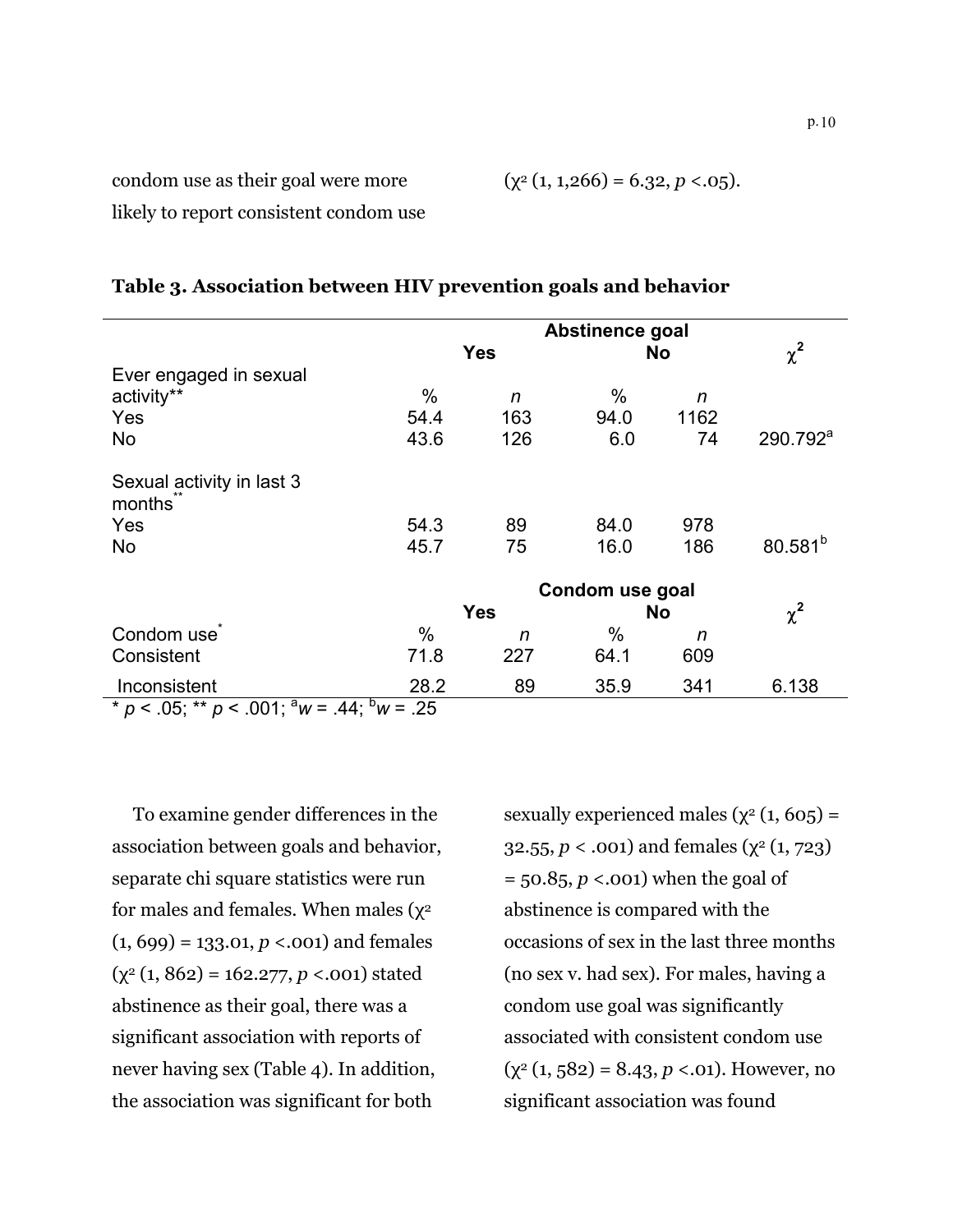$(\chi^2 (1, 684) = .36, p = .5393)$  (Table 5).

reported consistency of condom use

|                                                                                  |      |            | Abstinence goal |              |                     |
|----------------------------------------------------------------------------------|------|------------|-----------------|--------------|---------------------|
| <b>Males</b>                                                                     |      | <b>Yes</b> |                 | No           | $\chi^2$            |
| Ever engaged in sexual<br>activity*                                              | $\%$ | n          | $\%$            | $\mathsf{n}$ |                     |
| Yes                                                                              | 51.8 | 57         | 92.9            | 547          |                     |
| No                                                                               | 48.2 | 53         | 7.1             | 42           | $133.007^a$         |
| Sexual activity in last 3<br>months*                                             |      |            |                 |              |                     |
| Yes                                                                              | 50.0 | 29         | 82.1            | 449          |                     |
| <b>No</b>                                                                        | 50.0 | 29         | 17.9            | 98           | 32.548 <sup>b</sup> |
| <b>Females</b><br>Ever engaged in sexual<br>activity*<br><b>Yes</b>              | 59.2 | 106        | 95.1            | 615          |                     |
| No                                                                               | 40.8 | 73         | 4.9             | 32           | $162.277^{\circ}$   |
| Sexual activity in last 3<br>months*                                             |      |            |                 |              |                     |
| Yes                                                                              | 56.6 | 60         | 85.7            | 529          |                     |
| <b>No</b>                                                                        | 43.4 | 46         | 14.3            | 88           | $50.851^d$          |
| * $p < .001$ ; ${}^a w = .44$ ; ${}^b w = .23$ ; ${}^c w = .43$ ; ${}^d w = .26$ |      |            |                 |              |                     |

## **Table 4. Association between HIV prevention goal and behavior for students who define abstinence as their first goal**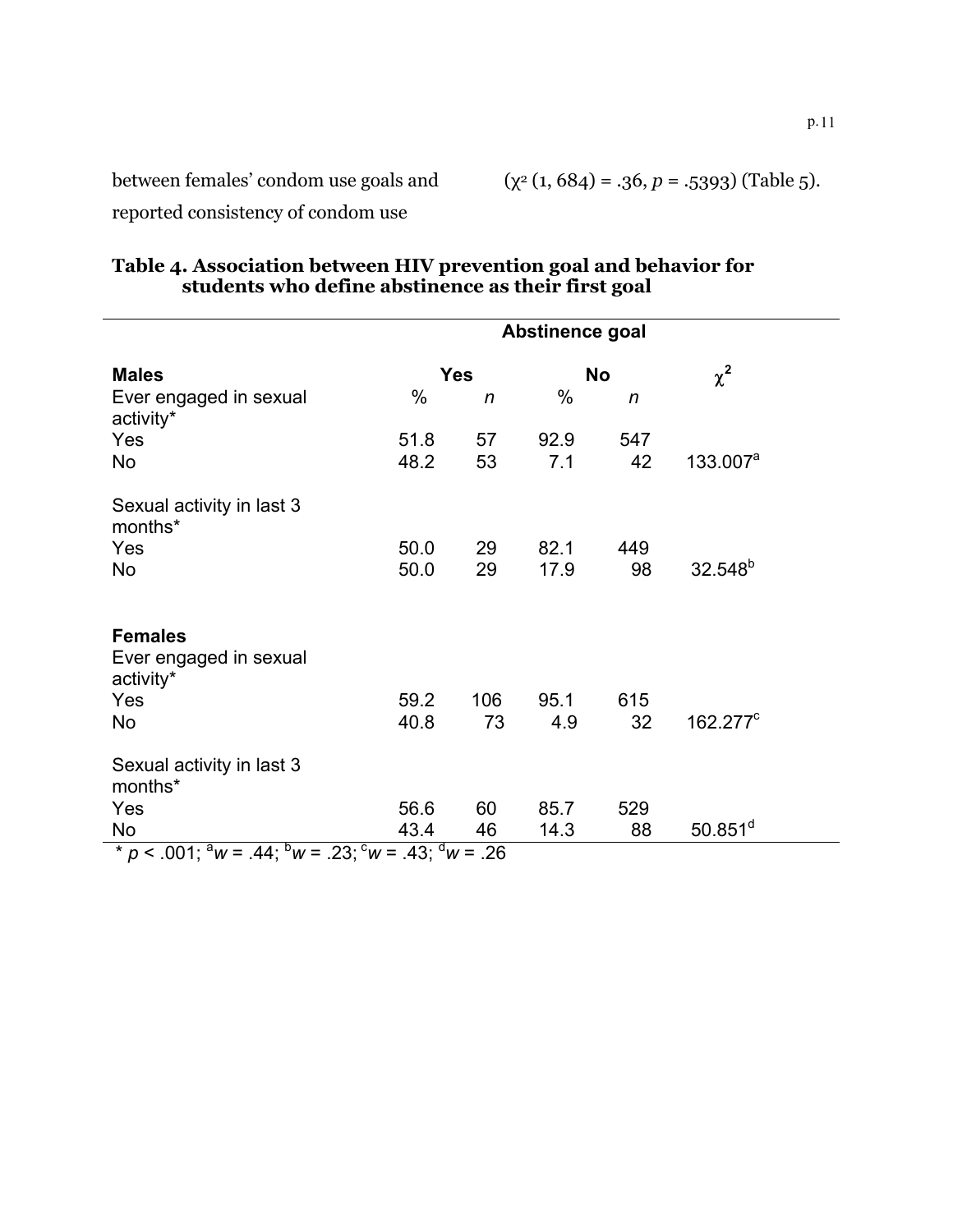|                                            | Condom use goal |             |           |     |             |
|--------------------------------------------|-----------------|-------------|-----------|-----|-------------|
|                                            | <b>Yes</b>      |             | <b>No</b> |     | $x^2$       |
| <b>Males</b>                               | $\frac{0}{0}$   | $\mathbf n$ | %         | n   |             |
| Consistent condom use                      | 80.8            | 126         | 68.5      | 292 | $8.432^{a}$ |
| Inconsistent condom use                    | 19.2            | 30          | 31.5      | 134 |             |
| <b>Females</b>                             |                 |             |           |     |             |
| Consistent condom use                      | 63.1            | 101         | 60.5      | 317 | .356        |
| Inconsistent condom use                    | 36.9            | 59          | 39.5      | 207 |             |
| $n \times 0.01 \cdot a_{11} = 12 n - 0.01$ |                 |             |           |     |             |

## **Table 5. Association between HIV prevention goal and behavior for students who define condom use as their first goal**

 $p < .001$ ; <sup>a</sup>w = .12,  $p = .004$ .

## **Discussion**

The first aim of this study was to describe the HIV prevention goals of college students. The results show that college students' first priorities to prevent HIV included condom use, limiting number of partners, abstinence, and monogamy. All of these goals are effective methods to reduce the likelihood of contracting HIV. These findings are consistent with the literature that suggests that college students are knowledgeable about HIV and the actions needed to prevent contracting the virus.**15-18**

In regard to the other goal dimensions, most participants wrote a high or medium specificity goal and identified either a definitely or possibly effective goal. Moreover, the majority of participants wrote a goal that was considered to be a self-control goal (57%) suggesting that participants view HIV prevention as under their own control. It is encouraging that college students are able to identify and set goals that are related to effective HIV prevention practices.

In accordance with Eagly's social role theory **<sup>19</sup>** and the literature that suggests that males and females have different sexual behaviors,**3,20** a significant difference was found between the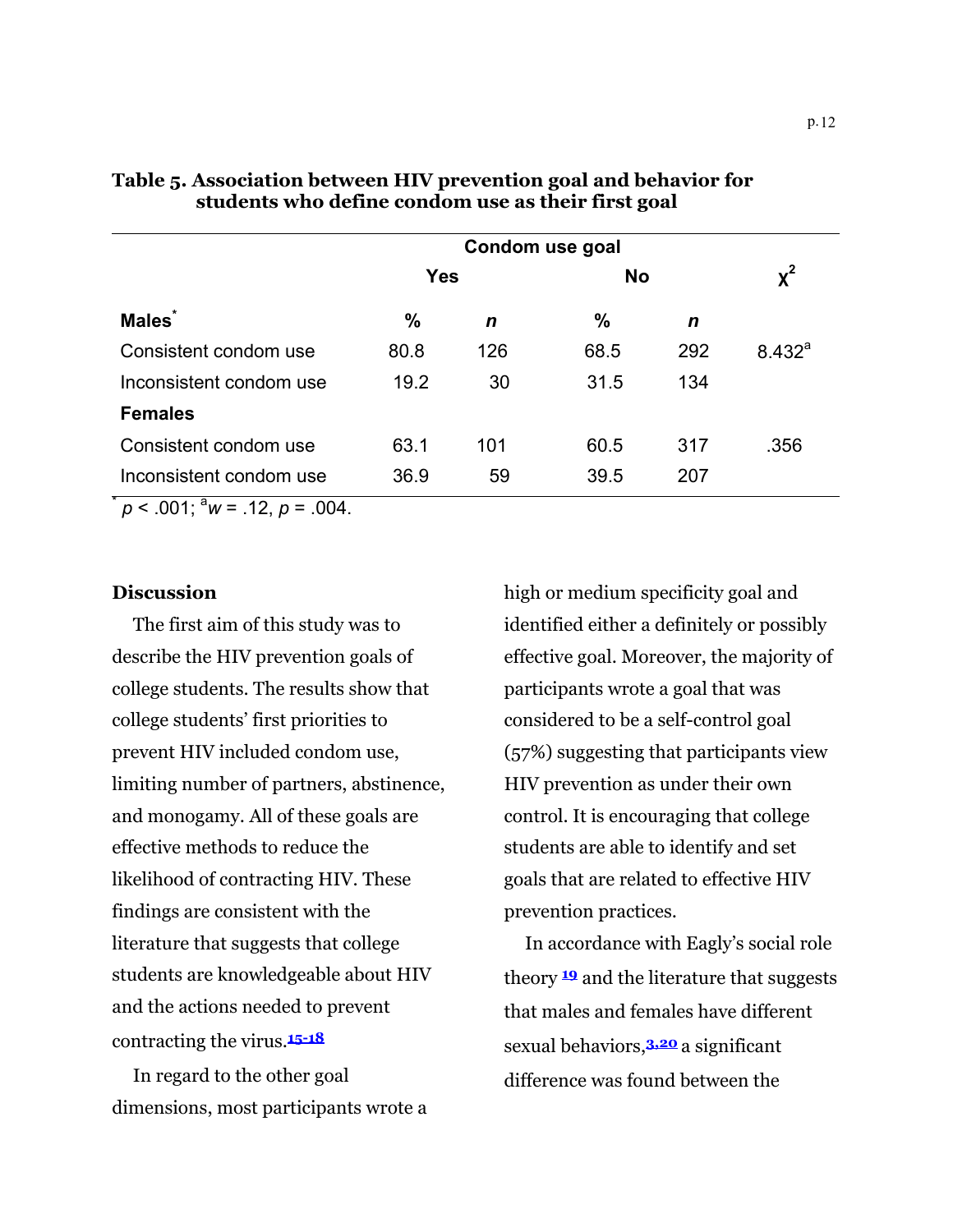responses given by males and females on the content dimension of their HIV prevention goals. When examining participants' goals, males' number one goal was condom use, while females' number one goal was abstinence. This finding conforms to the tenets of social role theory in that the assertive qualities that define the masculine role, as well as society's acceptance of male sexuality, may allow a man to seek out and plan for sex, e.g., carry and use a condom. Within sexual relationships, women have been defined as the "gatekeepers" with abstinence being a stereotypical behavior of females. Despite recent changes in attitudes toward women's sexuality, it appears that women in this study may still feel reluctant to put such a sexually assertive goal as condom use as their first priority. However, women do seem to recognize the importance of condom use as a protective behavior against HIV transmission. When considering all goals listed, condom use was the second most frequent goal (36%) written by women after limiting partners (38%).

Significant gender differences were also found when other dimensions of the

goals were compared. Females were found to write high specificity goals more often than males. The initial findings suggested that this difference might be due to the higher rate of women writing abstinence goals, which usually is coded as high specificity. To further explore men and women's differences in goal specificity, differences within the content areas where men and women differed, namely condom use and abstinence were examined. These findings showed that when both males and females wrote condom use as their HIV prevention goals, there continued to be a significant difference in the level of specificity. However, upon closer scrutiny women were writing goals such as "do not have sex, unless a condom is used," which added an abstinence dimension to a condom use goal. Women seemed more likely to have a back-up plan of refusing sex if a condom was not used, which was reflected in higher specificity scores.

The findings of this study also demonstrate significant associations between the HIV prevention goals of condom use, abstinence, and selfreported behaviors. For the overall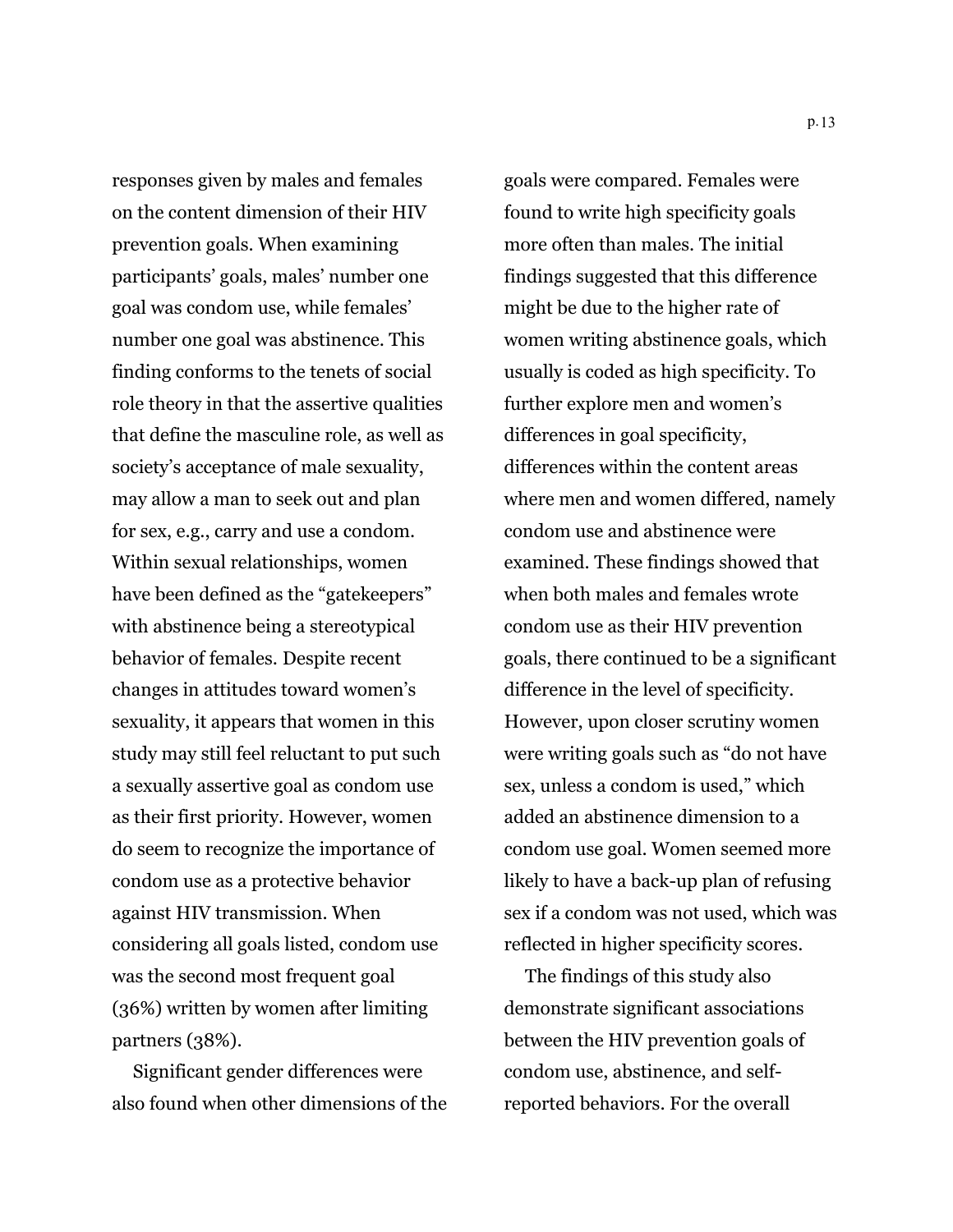sample, a participant who wrote an abstinence goal was significantly more likely to have never had sex. Because this is cross-sectional data, the nature of this relationship and whether this goal will predict future behavior cannot be determined. However, another finding that may lend some support to the role of goal setting in behavior is that of those who have been sexually active in the past and have written an abstinence goal, 46% reported no sex in the past three months, compared to 15.9% of those who had not written an abstinence goal. This seems to indicate that those students who have initiated sex and yet wrote an abstinence goal were consciously restricting their sexual activity up until the time of this survey. These findings were true for both males and females.

With respect to condom use overall, participants who wrote condom use goals were more likely to report being consistent users of condoms. However, there were gender differences within this association. It seems for men, having condom use as a goal was significantly related to consistent condom use, yet for women, having

condom use as their goal showed no association with consistent condom use. One explanation for this finding may relate to control. Because condom use for women may function more as an other-controlled goal, rather than a mutually or self-controlled goal, even though a woman may have condom use as her first priority she may not be able to enact this goal with a resistant partner. For men, however, condom use may be more of a self- or mutuallycontrolled goal, allowing them more power to ultimately enact the behavior.

## *Limitations*

The response rate of 42.9% indicates that the majority of students receiving the survey chose not to participate or for one reason or another did not read the invitation. To investigate possible selection and response biases, the reported sexual behavior of the sample (i.e., rates of sexual activity) were compared to other national samples of college students (the National College Health Risk Behavior Survey and the National Survey of Family Growth), and found to be comparable.**21,22** Moreover, the rate of condom use in this sample is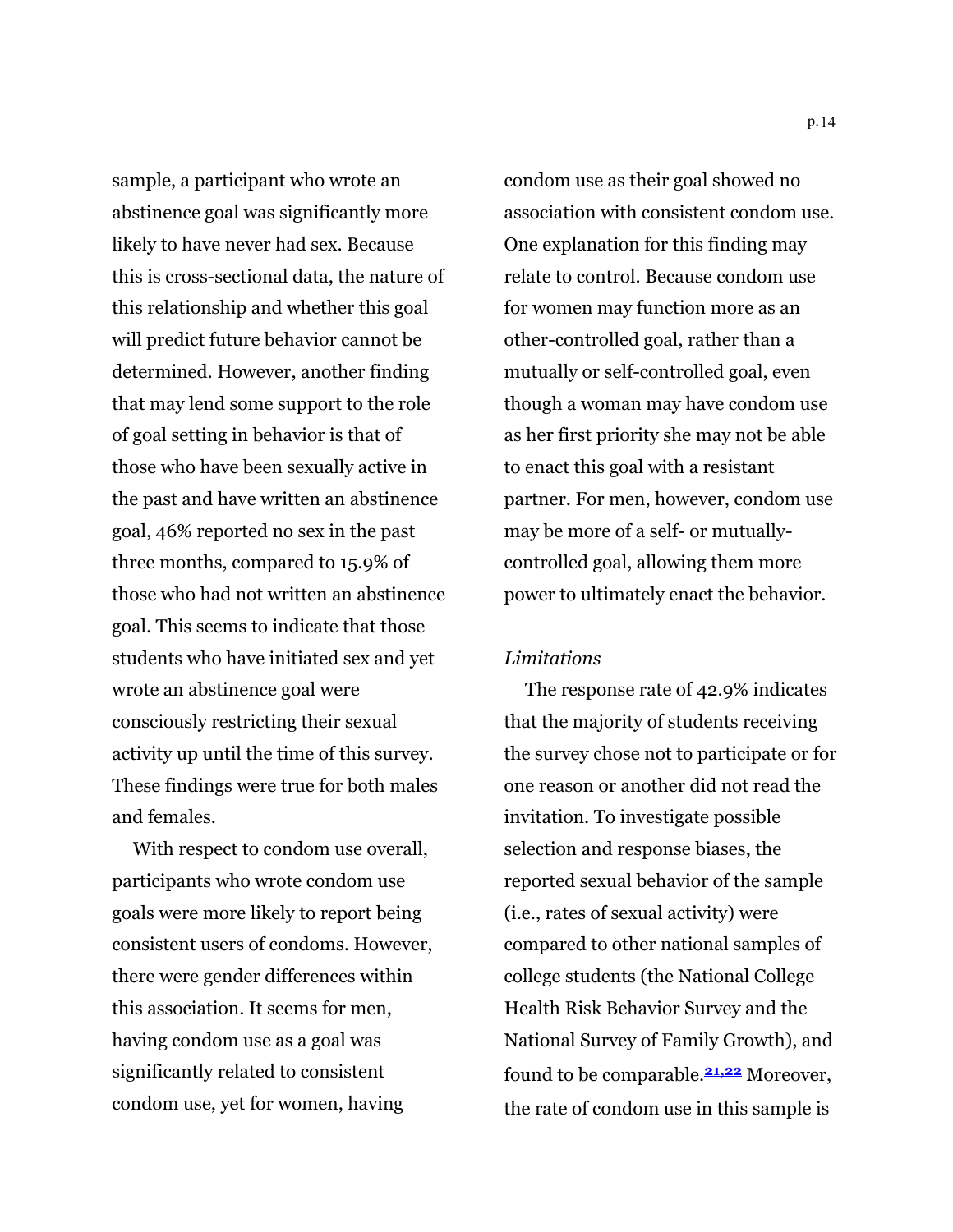similar to what is reported elsewhere in the literature for college students.**23,24** The sample characteristics to the enrollment figures of the schools from which each sample was drawn were also compared; the samples were similar in age, race, and academic status to those of the populations at each school. However, each sample had a greater proportion of female respondents than its respective school population. Thus, these data have limited generalizability to the school populations and also to young adult populations that are not attending college. It is also important to note that because there might be a female bias in the sample, the comparisons for men and women may not be entirely accurate.

The design and analyses also impose certain limitations. Cause and effect relationships cannot be inferred due to the cross-sectional nature of the design. The use of multiple tests in the analyses (without corrections) increase the possibility of type I error. To guard against making spurious conclusions, statistics and significance levels for each finding below .05 were reported allowing the reader to assess the relative

strength of each finding, and only those findings that were highly significant (<.001) and based on hypotheses generated from theory were discussed. As is the case for most research on sexual behavior, the data are all selfreport. There is no objective measure of the participants' sexual and condom use behavior and no way to verify the accuracy of their reports. In addition to the limitation inherent in multiple tests, another limitation is that with such a large sample, we have been able to detect small differences as statistically significant. The reader should be aware that for the findings discussed above, effect sizes ranged from small to moderate**.14** The largest effect size of *w* = .44 was seen in associations between abstinence goals and sexual activity.

## *Implications for practice and research*

Despite the limitations of the study, the findings point to several implications for health education practice and research on college campuses. First, although the goals written by participants covered over 14 different content areas, the primary goals corresponded to effective HIV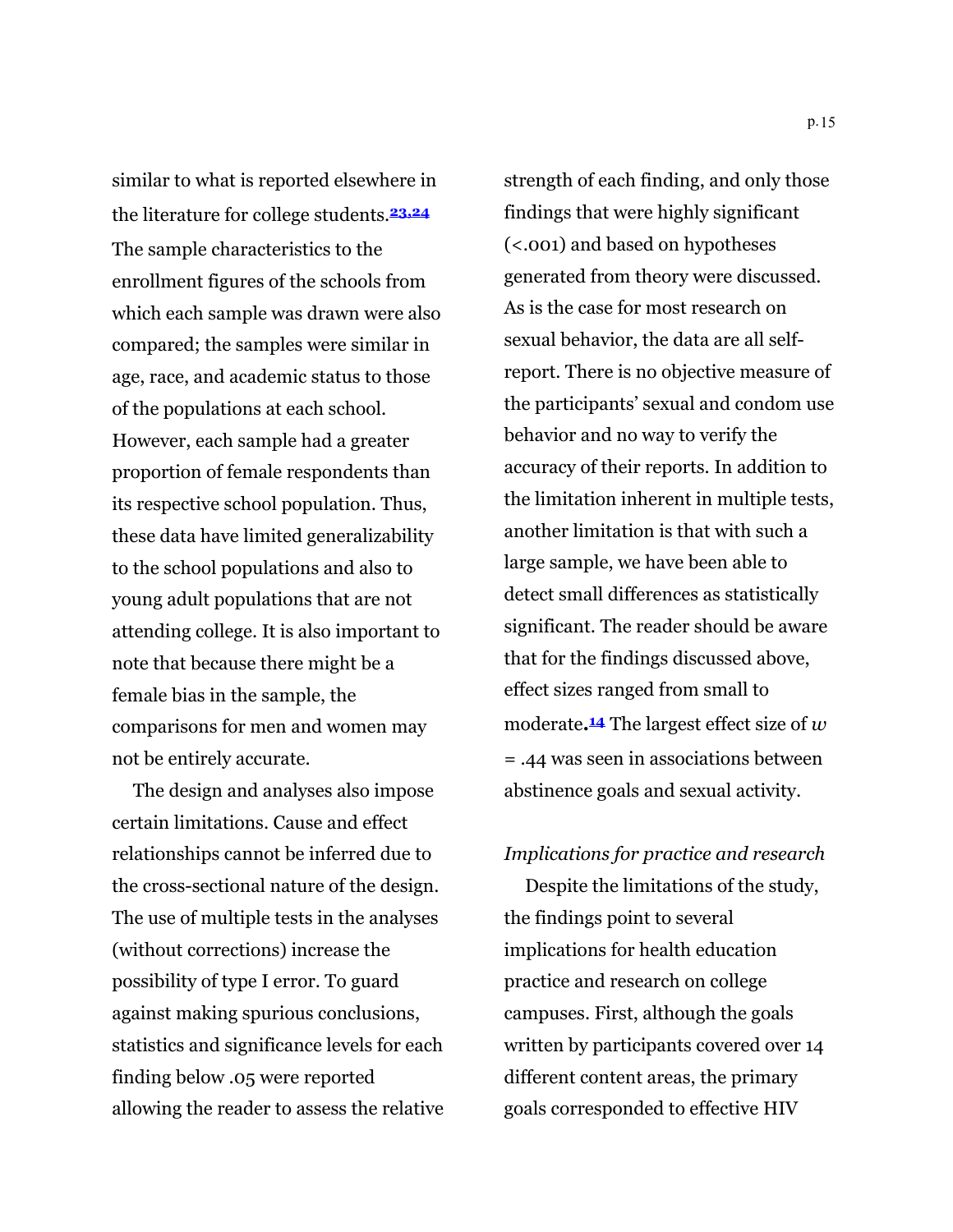prevention behaviors commonly recommended by the Surgeon General and Healthy People 2010 to prevent the contraction of HIV.**<sup>25</sup>** One of the leading health indicators for Healthy People 2010 is the increase in condom use among sexually active adults. It is good news that college students seem to be heeding these recommendations. However, further research needs to be done to determine if written goals are simply a reflection of knowledge or a real commitment to reduce risk of contracting HIV. The results of this study show that males and females differ somewhat in the type of goals they set and the level of specificity of those goals. While the percent of females who endorsed the top four goals was similar, males clearly favored condom use over abstinence. Females also tended to write goals that were more specific and effective than males.

This study is an initial study describing self-reported HIV prevention goals and risk-reduction behaviors of college students. It would be of interest to know if these findings can be replicated in other samples. Doing so would provide information that could be important in tailoring HIV prevention goal setting based on gender. In the meantime, information gained from this study can serve as a foundation for additional research on risk behaviors among college students and the development of age-specific interventions.

Finally, based on the results of the associations between goals and behavior, it appears that the inclusion of goal setting in HIV prevention programs might be beneficial. Bandura notes that goals that are more specific and more proximal to the behavior are more likely to be successfully met than those that are vague or relate to behavior in the distant future.**6** Health educators who include goal setting in their programs may need to focus on setting goals that are specific to the behavior and developing the skills necessary to carry out those goals. Future research needs to consider whether there are age, racial, or gender differences in the likelihood of individuals to follow through on their defined HIV prevention goals along with their self-efficacy to act on their goal. Intervention research could focus on the effects of goal setting so that its efficacy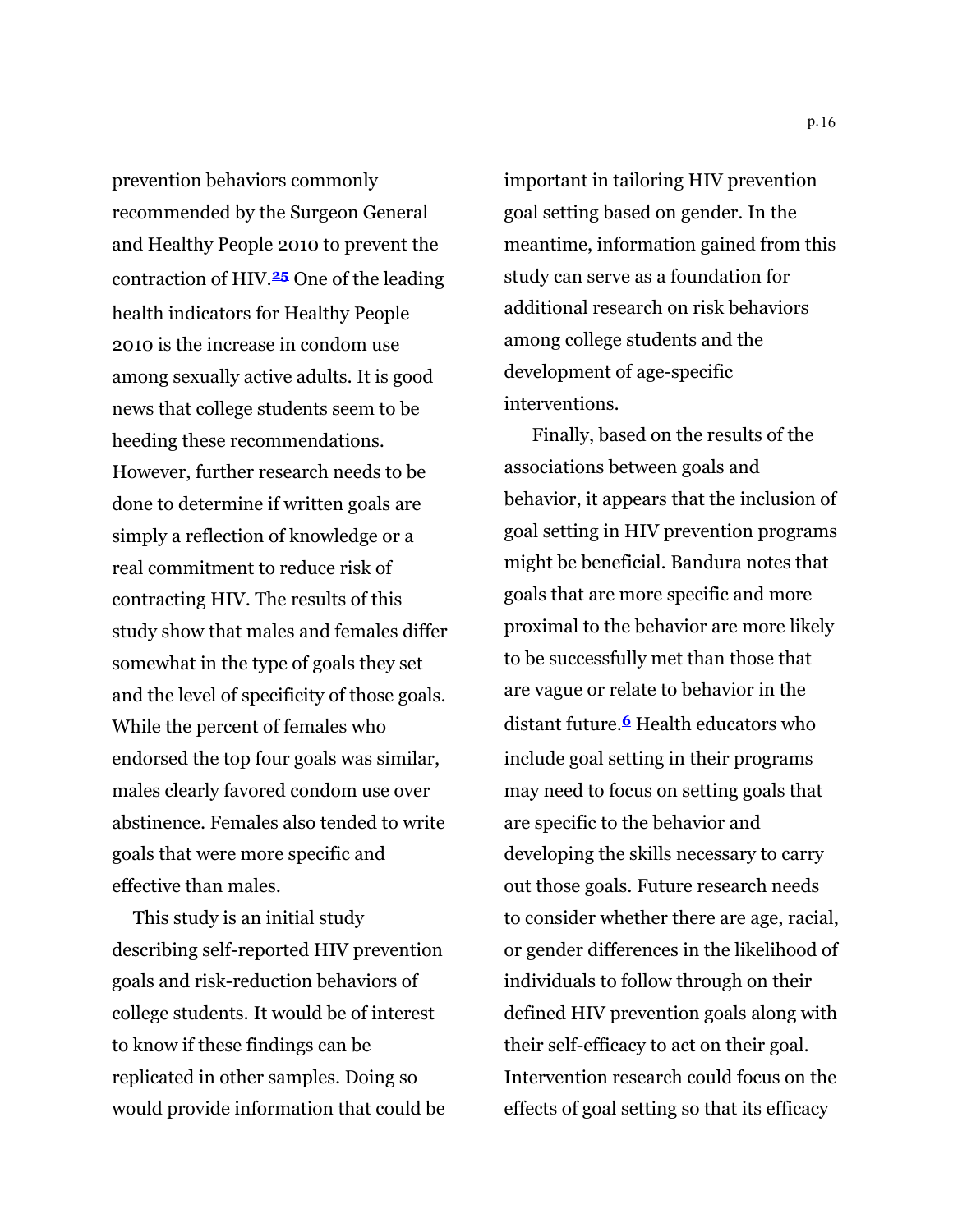can be discriminated from other components of the intervention.

## **References**

1. Rosenberg, P.S., Biggar R.J., Goedert J.J. (1996, Mar 17). Declining age at HIV infection in the United States [letter]. *New England Journal of Medicine, 330*(11), 789- 90.

**2.** Center for Disease Control and Prevention. (2001). *HIV/AIDS Surveillance Report*. *CDC, 13*(1), 21.

**3.** Jadack, R.A., Hyde, J.S., Keller, M.L. (1995). Gender risk and knowledge about HIV, risky sexual behavior, and safer sex practices. *Research in Nursing & Health, 18*(4), 313-324.

**4.** Myers, T. & Clement, C. (1994). Condom use and attitudes among heterosexual college students. *Canadian Journal of Public Health. Revue. Canadienne de Sante Publique, 85*(1), 51-55.

**5.** O'Leary, A., Goodhart, F., Jemmott, L.S., Boccher-Lattimore, D. (1992). Predictors of safer sex on the college campus: A social cognitive theory analysis. *Journal of American College Health, 40*(6), 254-263.

**6.** Bandura, A. (1997). *Social-efficacy*: *The exercise of control*. New York: W.H. Freeman.

**7.** Borrelli, B. & Mermelstein, R. (1994). Goal setting and behavior change in a smoking cessation program. *Cognitive Therapy & Research*, *18*(1), 69-83.

**8.** Boyce, B.A. & Wayda, V.K. (1994). The effects of assigned and self-set goals on task performance. *Journal of Sport & Exercise Psychology, 16*(3), 258-269.

**9.** Hall, H.K., Weinberg, R.S., Jackson, A. (1987). Effects of goal specificity, goal difficulty, and information feedback on endurance performance. *Journal of Sport Psychology, 9*(1), 43-54.

**10.** LaPorte, R.E. & Nath, R. (1976). Role of performance goals in prose learning. *Journal of Educational Psychology*, *68*, 260-264.

**11.** Locke, E.A., Shaw, K.N., Saari, L.M., Latham, G.P. (1981). Goal setting and task performance: 1969-1980. *Psychological Bulletin, 90*(1), 125-152.

**12.** Kelly, J.A. (1995). *Changing HIV risk behavior: Practical strategies*. New York: Guilford Press.

**13.** The NIMH Multisite HIV Prevention Trial Group. (1998). The NIMH Multisite HIV Prevention Trial: Reducing HIV sexual risk behavior. *Science, 280*, 1889-1894.

**14.** Cohen, J. (1988). *Statistical power analysis for the behavioral sciences* (2nd ed.). Hillsdale, NJ: Lawrence Erlbaum

**15.** Adame, D.D., Taylor-Nicholson, M.E., Wang, M.Q., Abbas, M.A. (1991). Southern college freshman students: A survey of knowledge, attitudes and beliefs about AIDS. *Journal of Sex Education and Therapy, 17*(3), 196-206.

**16.** Beckman, L.J., Harvey, S.M., Tiersky, L.A. (1996). Attitudes about condoms and condom use among college students. *Journal of American College Health, 44*(6), 243-249.